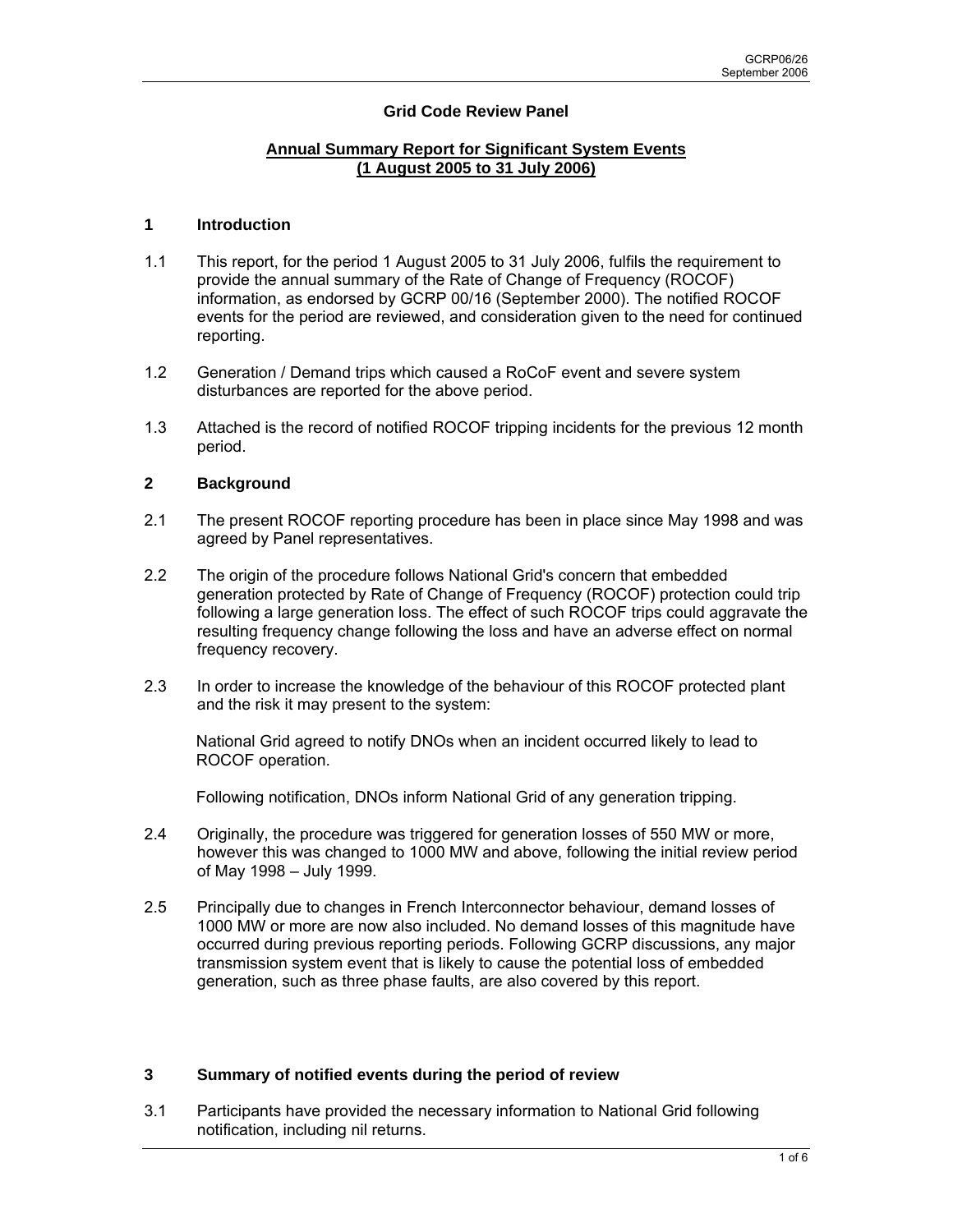- 3.2 Appendix 1 provides details of each notified incident where a generation / demand trip of at least 900 MW or more occurred which caused a RoCoF event, together with a summary of any reported embedded generation trips subsequently reported to National Grid.
- 3.3 During the period there have been five large generation losses, meeting the agreed reporting criteria. The maximum generation lost was 1122 MW on  $4<sup>th</sup>$  October 2005, and might have caused approximately 3MW of generation to be lost in the SSE area. The least amount of generation lost which caused a RoCoF event was 966 MW on 10<sup>th</sup> January 2006. No embedded generation was lost at this time, even thought the frequency fell to 49.685Hz. However the worst RoCoF event occurred on  $22^{nd}$  May 2005 due to a loss of 1000MW. The frequency fell to 49.632Hz.
- 3.4 A three-phase fault on Elstree Watford South 1 275kV circuit on  $21^{st}$  May 2006 which met the new criteria. There was no frequency deviation nor any RoCoF trips, although widespread voltage disturbance was reported by a number of parties which is usual for this type of event.
- 3.5 For all events, the rate of change of frequency, calculated over a two second period, was –0.0055 to –0.0565

### **4 Summary of reports 1998 to July 2005**

- 4.1 A summary of incidents is included in Appendix 2. To date there have been 41 incidents where 1000 MW or more of generation was lost. Of these, 12 resulted in the loss of embedded generation.
- 4.2 Rates of change of frequency observed in this period range from -0.0045 to -0.0950 Hz/s
- 4.3 Embedded generation was lost for rates of change ranging from -0.0275 to -0.0950Hz/s.
- 4.4 The most embedded generation lost as a result of a large loss was 54 MW on the 26<sup>th</sup> May 2003. This was an 1175 MW loss that caused a rate of change of -0.095 Hz/s.
- 4.5 Losses of embedded generation during normal system operation have occasionally been reported in the course of normal operational contact.

### **5 Conclusions from the period reported**

- 5.1 This last twelve months have generally been consistent with previous experience.
- 5.2 The evidence from this year's review period supports the conclusion of last year, that ROCOF operation following large losses is not significant for the rates of change of frequency experienced during normal operations and represents little risk to the system.

However, a few events have given rise to high rates of change of frequency. As reported last year, the effects of higher rates of change remain unknown.

5.3 BETTA may have altered the pattern of large generation losses or RoCoF operation, as two of the incidents were caused by generation trips in Scotland. However, it is now not uncommon for the French Interconnector to export power and so demand losses of 1000 MW or over, have been included in this report.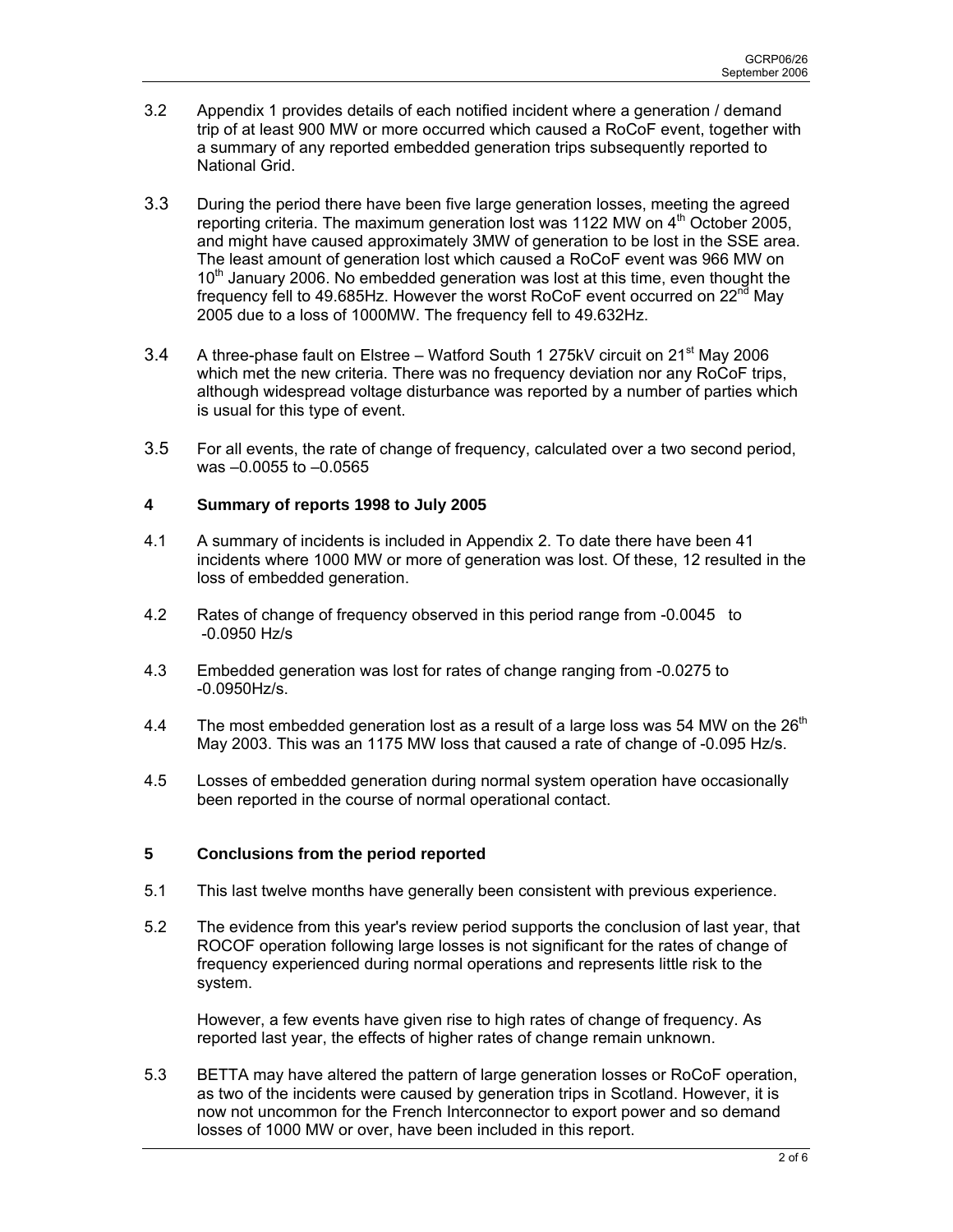5.4 Normal operational contact has revealed occasions when embedded generation has tripped. It is not clear if these are consistently reported. However had there been a more onerous event we would seen the effects on the National Grid system.

## 6 **Recommendations**

- 6.1 Members of the Grid Code Review Panel are invited to :
	- i) Provide comments on the contents of this report.
	- ii) Note the summary of incidents of possible ROCOF (Appendix 1) was sent to all DNOs on  $08<sup>th</sup>$  August 2006.
	- iii) Discuss the benefits of continuing the reporting requirements based on the evidence presented above, giving due consideration to the future impact of increasing levels of renewable and embedded generation and any known or anticipated changes in technology used in these applications.
	- iv) Note that National Grid will continue to take interest in any ROCOF operation, which is notified, from time to time via normal operational liaison.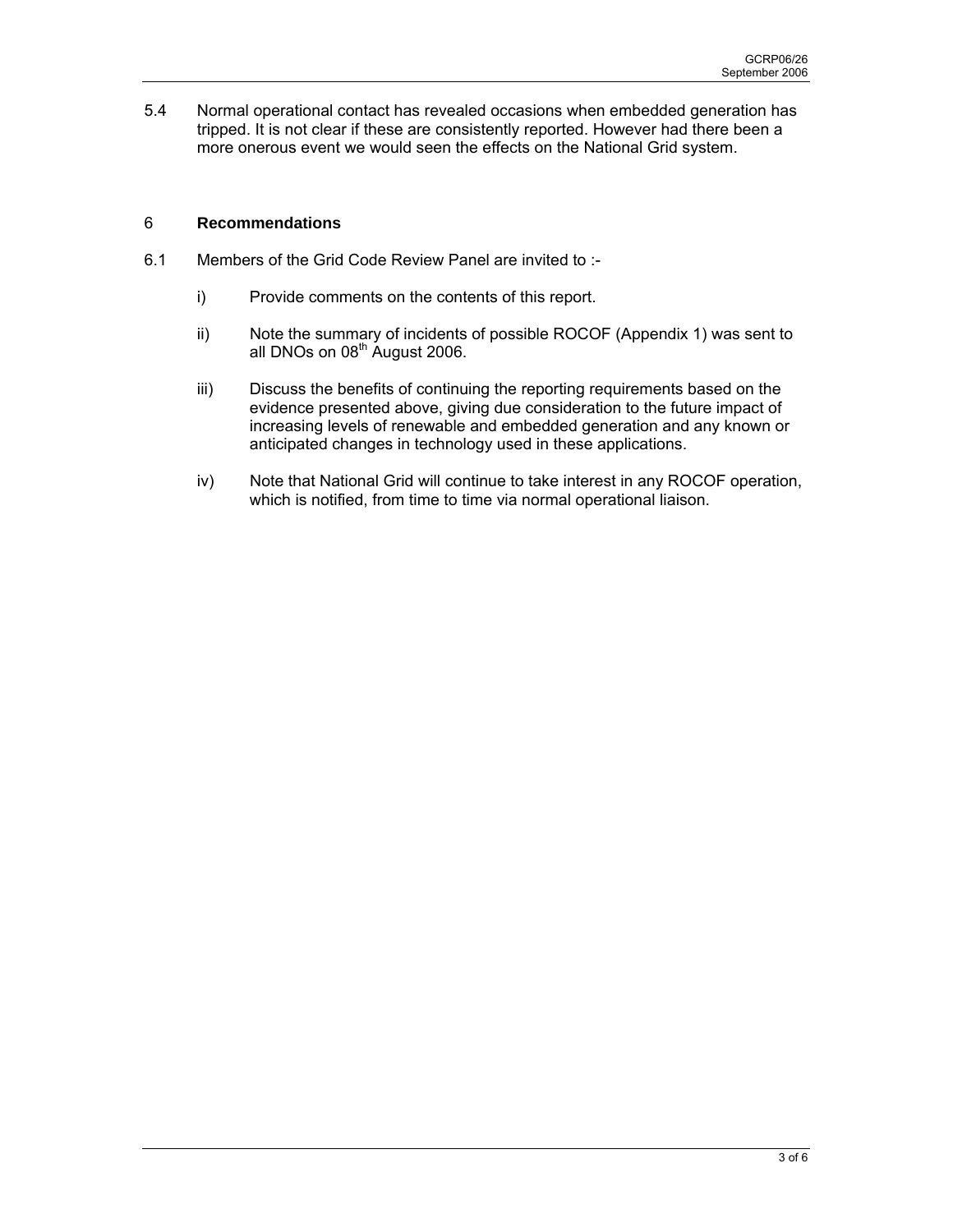### Appendix 1 'INCIDENTS OF POSSIBLE RoCoF TRIPPINGS during the period 01/08/05-31/07/06

#### Notified incidents which were likely to lead to the tripping of embedded generation due to

A) the loss of 1000MW (or more) of Demand or Generation or B) A significant System Event

| Date       | Time (Local) | NOTIFICATIONS RECEIVED FROM RECs AND MW LOST WHERE APPROPRIATE |                                    |              |             |             |             |                      |                         |             |             |             |                  |             |                          |                 |                          |     |
|------------|--------------|----------------------------------------------------------------|------------------------------------|--------------|-------------|-------------|-------------|----------------------|-------------------------|-------------|-------------|-------------|------------------|-------------|--------------------------|-----------------|--------------------------|-----|
|            |              | Central<br><b>Networks</b><br>East                             | Central<br><b>Networks</b><br>West |              | EDF ENERGY  |             | <b>SSE</b>  |                      | <b>SP Power Systems</b> |             |             |             |                  |             | <b>RoCoF</b>             | Loss (-)/ Gain  | Freq                     | Ref |
|            |              |                                                                |                                    | (South East) | (SPN)       | <b>NEDL</b> | E&W         | SCO<br>(SHEDL)       | E&W                     | SCO         | UU          | <b>WPD</b>  | <b>WPD Wales</b> | <b>YEDL</b> | $(Hz/Sec)$ <sub>1</sub>  | $(+)$ (MW) $_2$ |                          |     |
| 04/09/2005 | 11:50        | <b>NONE</b>                                                    | <b>NONE</b>                        | <b>NONE</b>  | <b>NONE</b> | <b>NONE</b> | <b>NONE</b> | <b>NONE</b>          | <b>NONE</b>             | <b>NONE</b> | <b>NONE</b> | <b>NONE</b> | <b>NONE</b>      | <b>NONE</b> | $-0.0255$                | $-1110$         | 49.661                   |     |
| 04/10/2005 | 13:43        | <b>NONE</b>                                                    | <b>NONE</b>                        | <b>NONE</b>  | <b>NONE</b> | <b>NONE</b> | <b>NONE</b> | $≈3$ MW <sub>3</sub> | <b>NONE</b>             | <b>NONE</b> | <b>NONE</b> | <b>NONE</b> | <b>NONE</b>      | <b>NONE</b> | $-0.0405$                | $-1122$         | 49.59                    |     |
| 02/12/2005 | 22:48        | <b>NONE</b>                                                    | <b>NONE</b>                        | <b>NONE</b>  | <b>NONE</b> | <b>NONE</b> | <b>NONE</b> | <b>NONE</b>          | <b>NONE</b>             | <b>NONE</b> | <b>NONE</b> | <b>NONE</b> | <b>NONE</b>      | <b>NONE</b> | $-0.0205$                | $-1000$         | 49.751                   |     |
| 10/01/2006 | 18:17        | <b>NONE</b>                                                    | <b>NONE</b>                        | <b>NONE</b>  | <b>NONE</b> | <b>NONE</b> | <b>NONE</b> | <b>NONE</b>          | <b>NONE</b>             | <b>NONE</b> | <b>NONE</b> | <b>NONE</b> | <b>NONE</b>      | <b>NONE</b> | $-0.0055$                | $-966$          | 49.685                   |     |
| 21/05/2006 | 00:16        | <b>NONE</b>                                                    | <b>NONE</b>                        | <b>NONE</b>  | <b>NONE</b> | <b>NONE</b> | <b>NONE</b> | <b>NONE</b>          | <b>NONE</b>             | <b>NONE</b> | <b>NONE</b> | <b>NONE</b> | <b>NONE</b>      | <b>NONE</b> | $\overline{\phantom{a}}$ | $\sim$          | $\overline{\phantom{0}}$ |     |
| 22/05/2006 | 15:45        | <b>NONE</b>                                                    | <b>NONE</b>                        | <b>NONE</b>  | <b>NONE</b> | <b>NONE</b> | <b>NONE</b> | <b>NONE</b>          | <b>NONE</b>             | <b>NONE</b> | <b>NONE</b> | <b>NONE</b> | <b>NONE</b>      | <b>NONE</b> | $-0.0565$                | $-1000$         | 49.632                   |     |

Notes:-

- 1) RoCoF is calculated by taking the frequency at the time of disturbance, then two seconds later and dividing the difference by two 2) The sign convention denotes an increase in frequency if positive and a decrease in fre
- 

3) Approximately 3MW was lost at Thurso

2) The sign convention denotes an increase in frequency if positive and a decrease in frequency if negative.<br>
2) Approximately 3MW was lost at Thurso<br>
4) Three phase fault at Elstree-Watford, There was no frequency deviati 4) Three phase fault at Elstree- Watford, There was no frequency deviation although a widespread system disturbance was noted.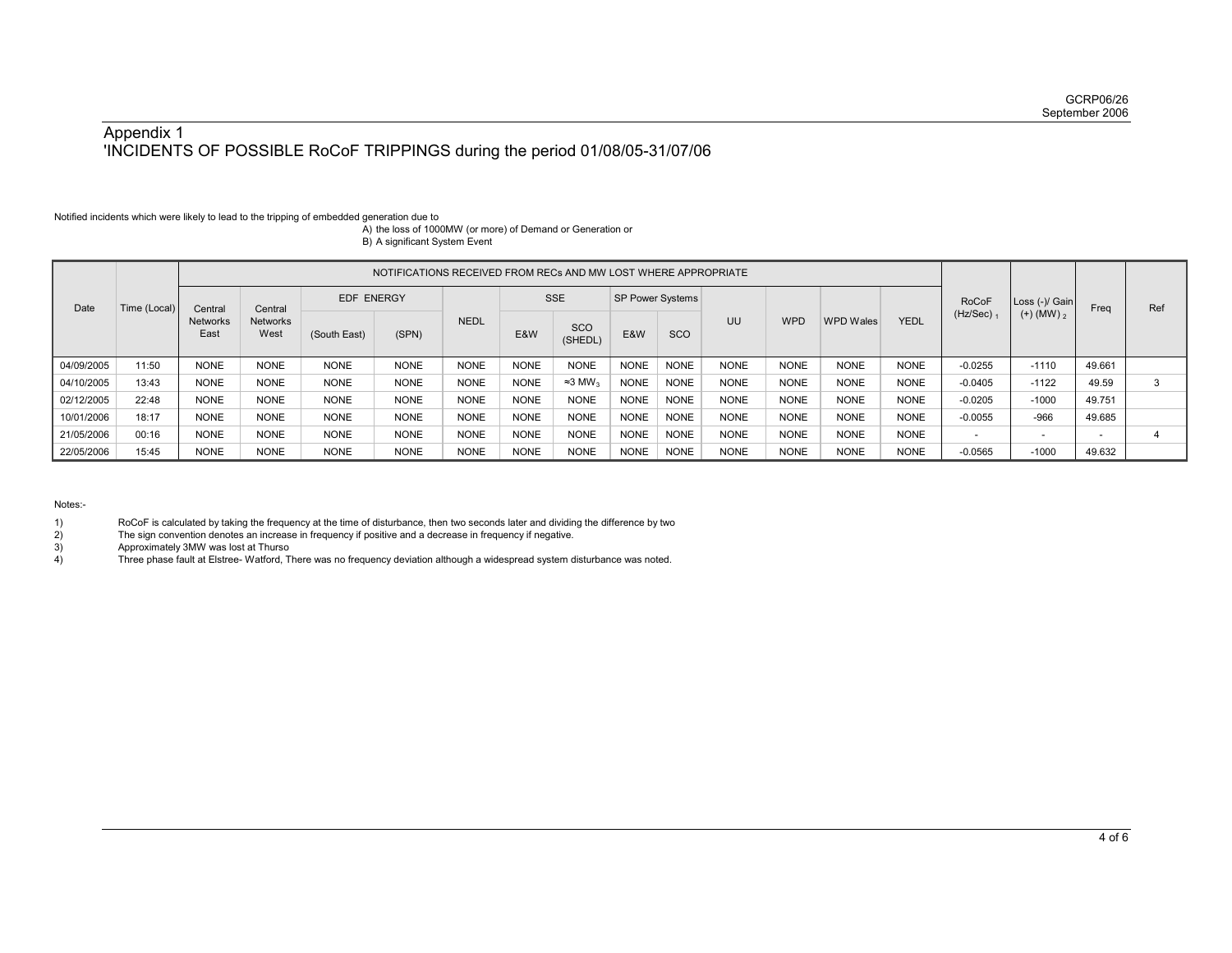# APPENDIX 2 SUMMARY OF PREVIOUS INCIDENTS

| <b>Inc Date</b> | <b>Inc Time</b> | <b>Size</b><br>Loss | <b>RoCoF</b> | <b>Generation</b><br>Lost | <b>Max Freq</b><br>reached |  |
|-----------------|-----------------|---------------------|--------------|---------------------------|----------------------------|--|
| 18-May-98       | 9:53:00         |                     |              | 0                         |                            |  |
| 19-May-98       | 9:05:00         | 635                 |              | $\mathbf 0$               | 49.694                     |  |
| 27-May-98       | 11:28:00        |                     |              | $\mathbf 0$               | 49.76                      |  |
| 30-May-98       | 2:06:00         |                     |              | $\mathbf 0$               | 49.72                      |  |
| 20-Jun-98       | 14:26:00        | 1000                |              | 18                        | 49.675                     |  |
| 29-Jun-98       | 5:03:00         | 410                 |              | $\pmb{0}$                 | 49.77                      |  |
| 02-Jul-98       | 11:59:00        | 1100                |              | $\mathbf 0$               | 49.69                      |  |
| 04-Jul-98       | 8.32:00         | 600                 |              | $\mathbf 0$               | 49.77                      |  |
| 29-Jul-98       | 15:27:00        | 550                 | 0.0395       | 0                         | 49.74                      |  |
| 31-Jul-98       | 16:27:00        |                     | 0.0485       | 0                         | 49.75                      |  |
| 07-Aug-98       | 18:06:00        | 645                 | 0.0372       | 0                         | 49.8                       |  |
| 17-Aug-98       | 18:52:00        |                     | 0.0275       | 10                        | 49.7                       |  |
| 07-Oct-98       | 0:38:00         | 660                 | 0.0550       | 0                         | 49.79                      |  |
| 09-Oct-98       | 11:11:00        | 1090                | 0.0350       | 0                         | 49.84                      |  |
| 17-Oct-98       | 8:55:00         | 650                 | 0.0260       | 0                         | 49.86                      |  |
| 17-Oct-98       | 9:57:00         | 1000                | 0.0690       | 0                         | 49.637                     |  |
| 27-Oct-98       | 11:50:00        | 1000                | 0.0560       | 19                        | 49.65                      |  |
| 14-Nov-98       | 11:26:00        | 1000                | 0.0630       | 0                         | 49.677                     |  |
| 27-Nov-98       | 11:02:00        | 637                 | 0.0850       | 0                         | 49.78                      |  |
| 27-Nov-98       | 16:57:00        | 1095                | 0.0500       | 0                         | 49.71                      |  |
| 28-Nov-98       | 11:16:00        | 680                 | 0.0180       | 0                         | 49.73                      |  |
| 05-Dec-98       | 10:56:00        | 1000                | 0.0590       | 0                         | 49.7                       |  |
|                 | 20:29:00        | 1000                |              | 0                         | 49.83                      |  |
| 19-Dec-98       | 0.21:00         |                     | 0.0500       | 15                        | 49.7                       |  |
| 27-Dec-98       |                 | 580                 | 0.0850       |                           |                            |  |
| 27-Dec-98       | 7:30:00         | 1100                | 0.0500       | $\overline{2}$            | 49.83                      |  |
| 02-Jan-99       | 5.05:00         | 1000                | 0.0780       | 0                         | 49.65                      |  |
| 31-Jan-99       | 16:54:00        | 600                 | 0.0160       | 0                         | 49.76                      |  |
| 14-Feb-99       | 0.38:00         | 100                 | 0.0370       | $\mathbf 0$               | 49.75                      |  |
| 16-Feb-99       | 18:58:00        | 1000                | 0.0490       | 0                         | 49.745                     |  |
| 21-Feb-99       | 11:52:00        | 1000                | 0.0630       | $\mathbf 0$               | 49.71                      |  |
| 15-Mar-99       | 12:19:00        | 720                 | 0.0260       | 0                         | 49.795                     |  |
| 27-Apr-99       | 13:48:00        | 310                 | 0.0250       | 0                         | 49.75                      |  |
| 09-Jun-99       | 21:47:00        | 650                 | 0.0340       | 0                         | 49.792                     |  |
| 19-Jun-99       | 12:24:00        | 600                 | 0.0410       | 0                         | 49.8                       |  |
| 28-Jun-99       | 12:30:00        | 640                 | 0.0460       | 0                         | 49.85                      |  |
| 03-Jul-99       | 3:32:00         | 735                 | 0.0490       | 0                         | 49.71                      |  |
| 26-Jul-99       | 15:55:00        | 595                 | 0.0420       | 0                         | 49.71                      |  |
| 26-Jul-99       | 15:57:00        | 593                 | 0.0420       | 0                         | 49.66                      |  |
| 14-Aug-99       | 6:51:00         | 1188                | 0.0500       | 12                        | 49.744                     |  |
| 14-Dec-99       | 22:54:00        | 650                 | 0.0350       | 0                         | 49.719                     |  |
| 04-Jan-00       | 19:11:00        | 650                 | 0.0390       | 0                         | 49.709                     |  |
| 18-May-00       | 20:38:00        | 1200                | 0.0750       | 22                        | 49.654                     |  |
| 03-Jun-00       | 9:01:00         | 1140                | 0.0250       | 0                         | 49.744                     |  |
| 29-Jun-00       | 15:46:00        | 1000                | 0.0600       | 0                         | 49.617                     |  |
| 08-Jul-00       | 15:54:00        | 990                 | 0.0440       | 0                         | 49.7                       |  |
| 29-Jul-00       | 13:55:00        | 1000                | 0.0370       | 0                         | 49.694                     |  |
| 06-Dec-00       | 13:44:00        | 1260                | 0.0725       | 0                         | 49.684                     |  |
| 05-Jan-01       | 8:26:00         | 1150                | 0.0475       | 0                         | 49.632                     |  |
| 10-Jan-01       | 5:09:00         | 1260                | 0.0755       | 0                         | 49.709                     |  |
| 16-Jan-01       | 2:29:00         | 1170                | 0.0600       | 0                         | 49.65                      |  |
| 12-Mar-01       | 5:36:00         | 1100                | 0.0195       | 0                         | 49.733                     |  |
| 30-Apr-01       | 11:56:00        | 1140                | 0.0400       | $\overline{2}$            | 49.731                     |  |
|                 |                 |                     |              |                           |                            |  |